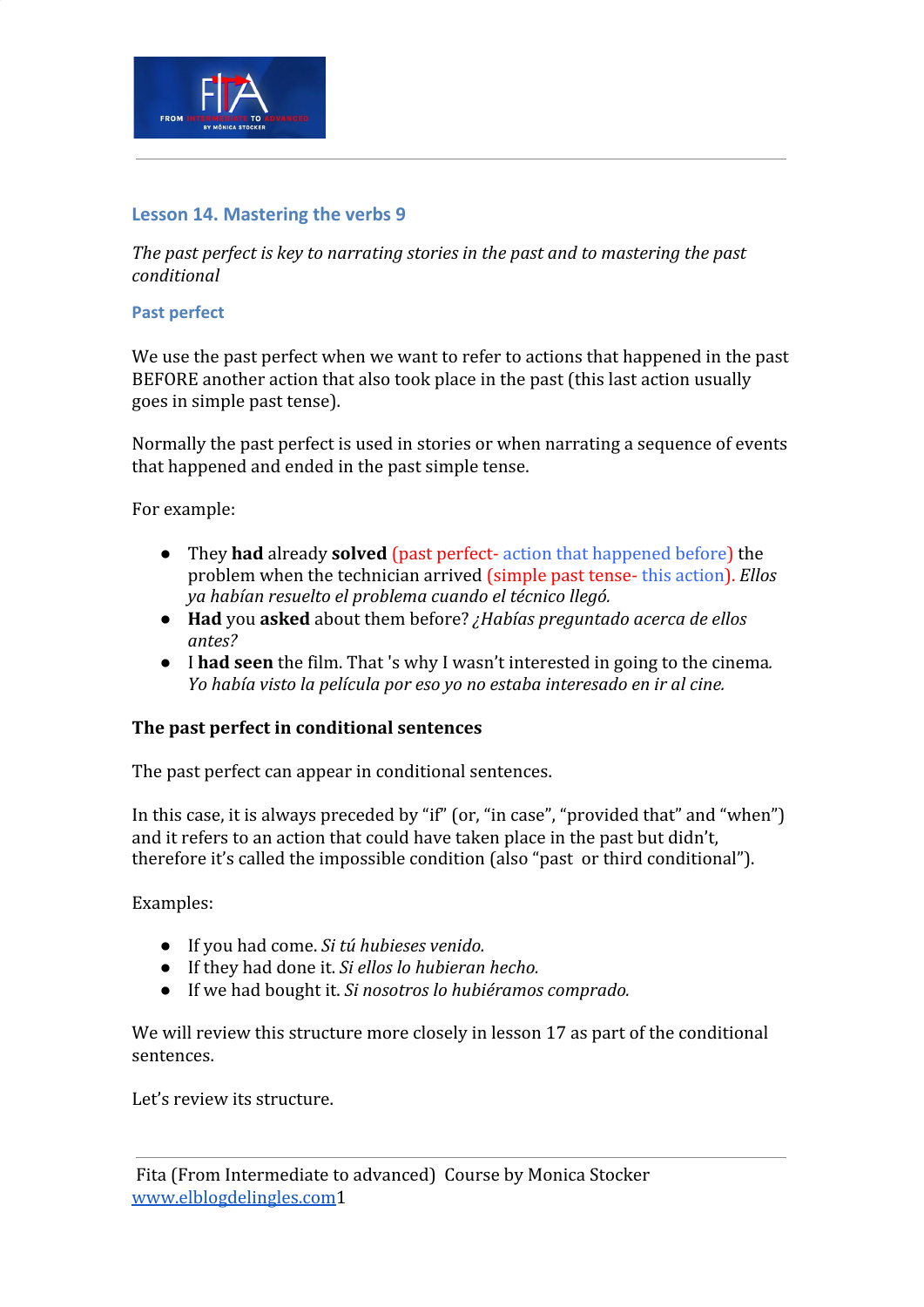

### **Structure:**

- **Affirmative:** Subject + had+ p.p of the main verb+ object. Example: I had studied at the library the night before.
- **Negative:** Subject + had + **not** + p.p. of the main verb+ object. Example: They hadn't done anything when he got home.
- **Question:** Had+ subject + p.p. of the main verb+ object? Had you cleaned the kitchen yesterday?
- **Negative question:** Had+ not + subject + p.p. of the main verb+ object? Example: Hadn't you invited her to the party?
- **Answers:** Yes, + subject + had- No, +subject + had + not. Examples: Yes, I had- No, I had not.

**Spanish equivalent tense**: In Spanish it is the "pluscuamperfecto del indicativo" of the verb "haber", so we usually translate this as "había" + p.p. of the main verb.

For example: *Yo ya había cenado cuando ellos me llamaron*. I had already had dinner when they called me.

However, as part of the past conditional, it is usually translated as "hubiera/hubiese".

For example: If I had known- Si yo hubiera/hubiese sabido.

# **Mastering the past participles**

As with the Past Continuous, the Past Perfect is a relative simply tense to learn and reproduce, so we will focus our attention on learning sentences using the past perfect, paying special attention to the past participles of the verbs.

I have listed sentences in this tense below that can be found in the first 10 chapters of the audiobook.

| <b>Spanish</b>         | English                | <b>Phonetics</b>                   | Approximate<br>Pronunciation |
|------------------------|------------------------|------------------------------------|------------------------------|
| Ella había olvidado    | She had forgotten what | $\int$ i həd fə $\frac{1}{2}$ gptn | Shí hád for'gatn wuat hi     |
| qué hacía              | he did (Chapter 1)     | $ $ wpt hi d <sub>Id</sub> $ $     | did                          |
| Ella me dijo que había | She told me that she   | ∫i təʊld mi∶ ðət ∫i                | Shi tóuld mi dat shi had     |
| conocido a un joven    | had met a marvellous   | had met a                          | met a márveles ian man       |

Please, listen to them and repeat them aloud.

 Fita (From Intermediate to advanced) Course by Monica Stocker [www.elblogdelingles.com2](http://www.elblogdelingles.com/)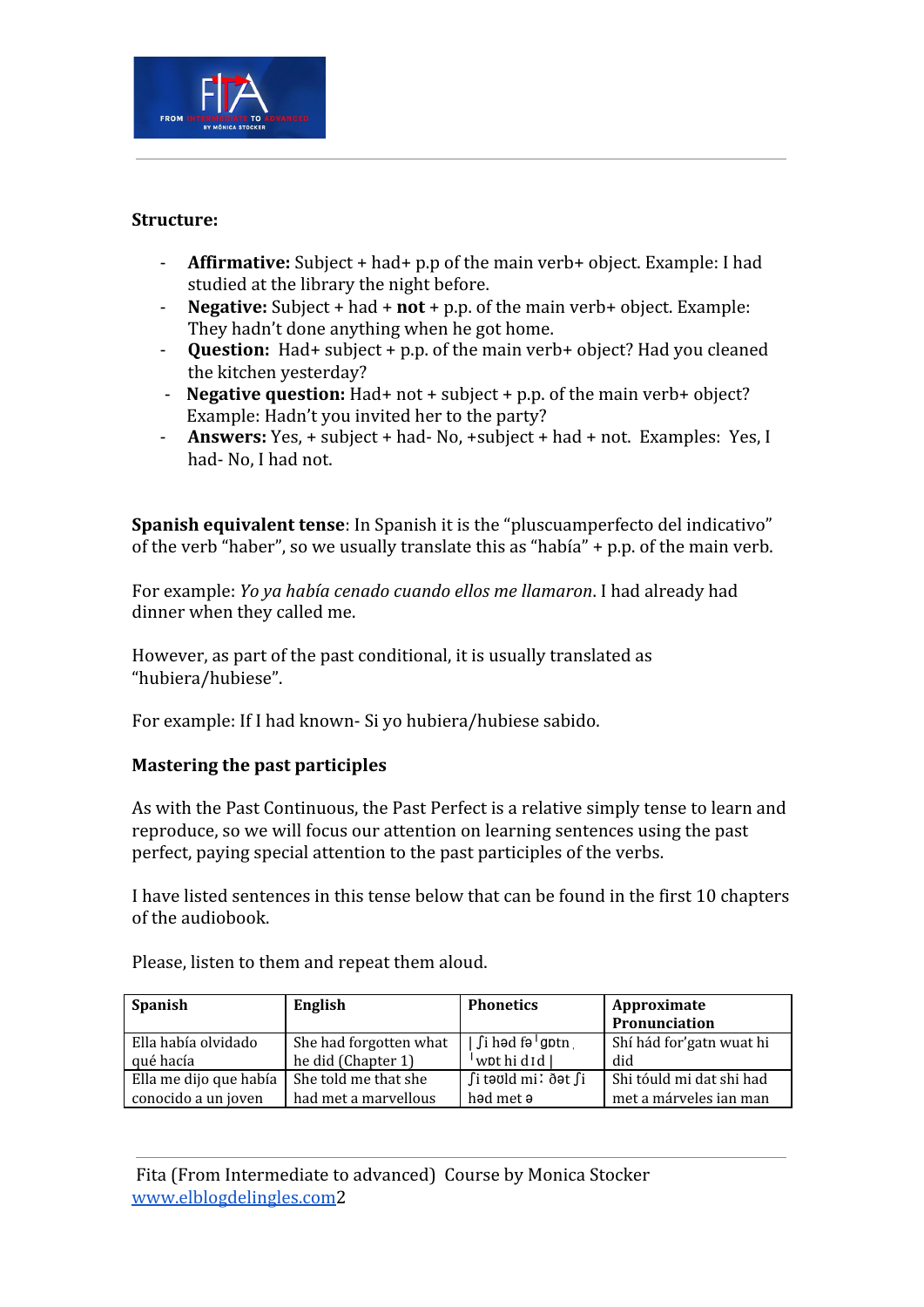

| maravilloso llamado<br>Dorian Gray                                                                           | young man called<br>Dorian Gray (Chap 1)                                                                 | ma: vləs j^n mæn<br>ko:ld do:ion<br>$gre1$                                                                                                   | kold dórian grei                                                                        |
|--------------------------------------------------------------------------------------------------------------|----------------------------------------------------------------------------------------------------------|----------------------------------------------------------------------------------------------------------------------------------------------|-----------------------------------------------------------------------------------------|
| ¿Cómo un<br>desconocido le había<br>descubierto su propio<br>ser?                                            | How had a stranger<br>discovered his own<br>self? (Chap 2)                                               | hau had a<br>stre Ind <sub>3</sub> a<br>di skavəd iz əvn<br>self                                                                             | Hau had a sstréinyer<br>diskoverd iss oun sélf                                          |
| Entonces él pensó en<br>lo que había dicho<br>Lord Henry                                                     | Then he thought about<br>what Lord Henry had<br>said (Chap 2)                                            | ðə hi <sup> </sup> θ oːt ə <sup> </sup> baʊt<br>wpt lo:d 'henri<br>həd $\sqrt{ }$ sed $\sqrt{ }$                                             | Den hí zót ábout wuat<br>lord hénri had sed                                             |
| ¿Qué había pasado?                                                                                           | What had happened?<br>(Chap 2)                                                                           | wpt had <sup>1</sup> hæpand                                                                                                                  | Wuat had hapend?                                                                        |
| El criado le dijo que<br>el almuerzo ya había<br>empezado                                                    | The servant told him<br>that lunch had already<br>started (Chap 3)                                       | ðə <sup>1</sup> s3lvənt təvld<br>Im ðət l∧nt∫ həd<br>oːlˈrediˈstɑːtɪd                                                                        | De sérvant tóuld him dat<br>lanch had ólreadi stártid                                   |
| Creí que usted le<br>había prometido a<br>Basil que                                                          | I thought you had<br>promised Basil that<br>(Chap <sub>3</sub> )                                         | $\vert$ ar $\vert$ $\theta$ o:t ju həd<br>promist bæzl<br>dat                                                                                | Ai zot iu had prómist<br>bássel dat                                                     |
| Dorian estaba en la<br>pequeña biblioteca de<br>la casa de Lord<br>Henry, que aún no<br>había llegado a casa | Dorian was in the small<br>library of Lord Henry's<br>house, who still hadn't<br>arrived home. (Chap. 4) | dəlian wəzin ðə<br>smo!   laibrəri əv<br>lo:d henriz haus<br>  hu: stil <sup> </sup> hædnt<br>$\theta$ <sup>1</sup> raivd h $\theta$ m       | Dórian wuass in de<br>láibrari of lord henriss<br>háus, hu sstil háden't<br>áraivd hom- |
| Si yo no<br>lo hubiese hecho                                                                                 | If I hadn't done<br>it(Chap. 4)                                                                          | If aI hædnt d^n<br>it                                                                                                                        | If ai hadnt donet                                                                       |
| Ella era la cosa más<br>hermosa que jamás<br>había visto en mi vida                                          | She was the most<br>beautiful thing I had<br>ever seen in my life!<br>(Chap. 4)                          | ∫i wəz ðə məʊst<br>$\vert$ bjuːtəfl $\vert$ $\vert$ $\theta$ $\vert$ n<br>ai həd <sup>1</sup> evə <sup>1</sup> siln<br>$\ln \text{max}$ laif | Shi wuass de moust<br>bíutiful zing ai had ever<br>sin in mái láif                      |
| Él empezó a pensar<br>en qué había ocurrido<br>con Dorian                                                    | He started to think<br>about what had<br>happened with Dorian<br>(Chap <sub>4</sub> )                    | hi sta:tid ta<br>$\theta$ ink ə $\theta$ baut<br>wpt had 'hæpand<br>wið dolien                                                               | Hi sstartid tu zink ábaut<br>wuat had hápned wuiz<br>dórian                             |
| Una de las criaturas<br>más hermosas que él<br>había visto en su vida.                                       | One of the most<br>beautiful creatures he<br>had ever seen in his life<br>(Chap. 6)                      | WAn av ða maust<br>bju:tefl<br><sup>∣</sup> kri∶t∫əz hi həd<br><sup> </sup> evə <sup> </sup> si∶n 1n 1z<br>$l$ aif $ $                       | Wuán of de móust<br>bíutiful crítshers hi had<br>éver sin in his láif                   |
| Parecía que la cara<br>había cambiado                                                                        | It seemed that the face<br>had changed. (Chap. 7)                                                        | It si'md ðət ðə<br>feished tfeind3d                                                                                                          | It símd dat de feis had<br>chéinchd                                                     |
| De repente recordó lo<br>que había dicho en el<br>estudio de Basil<br>Hallward                               | Suddenly he<br>remembered what he<br>had said in Basil Hall<br>wards's studio (Chap.<br>7)               | s^dn li hi<br>r <sub>I</sub> membad wpt<br>hi had <sup>1</sup> sed 1n<br>bæzl holl<br>woldziz<br>  stjuːdɪəʊ                                 | Sadenli hi rímemberd<br>wuat hi had sed in bássel<br>holwardss studio                   |
| Él había deseado<br>poder permanecer<br>joven                                                                | He had wished that he<br>could remain young<br>(Chap. 7)                                                 | hi həd w1∫t ðət hi<br>$k$ əd r $l \ln n$ j $\ln l$                                                                                           | Hi had wíshed dat hi had<br>imein iang                                                  |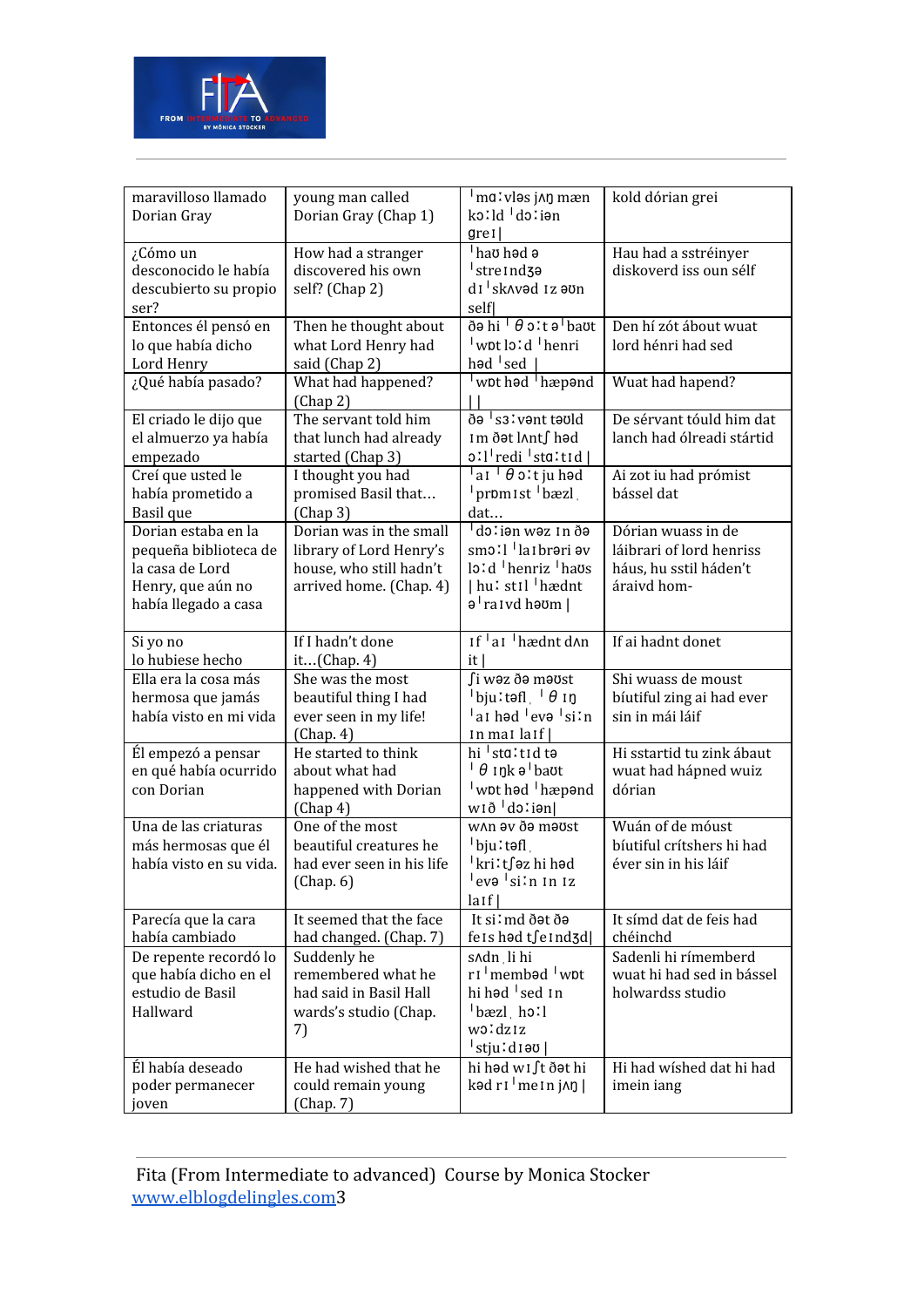

| ¿Se había cumplido<br>su deseo (de él)?                                                                                                 | Had his wish come<br>true? (Chap 7)                                                                                                   | həd 1z w1∫ k∧m<br>tru!                                                                                                                                          | Had hiss wuish kam tru?                                                                                                  |
|-----------------------------------------------------------------------------------------------------------------------------------------|---------------------------------------------------------------------------------------------------------------------------------------|-----------------------------------------------------------------------------------------------------------------------------------------------------------------|--------------------------------------------------------------------------------------------------------------------------|
| ¿Había sido él cruel?                                                                                                                   | Had he been cruel?                                                                                                                    | həd hi bi∶n krʊəl                                                                                                                                               | Had hi bin krul?                                                                                                         |
| Él se había<br>enamorado de ella                                                                                                        | He had fallen in love<br>with her (Chap 7)                                                                                            | hi həd <sup> </sup> fəːlən 1n<br>l∧v w1ð hə                                                                                                                     | Hi had folen in lov wuiz<br>her                                                                                          |
| Ella le había<br>decepcionado (a él)                                                                                                    | She had disappointed<br>him (Chap 7)                                                                                                  | ∫i həd<br>$ $ disə <sup><math> </math></sup> pointid<br>Im                                                                                                      | Shi had disápointid him                                                                                                  |
| ¿Había cambiado<br>realmente el retrato?                                                                                                | Had the portrait really<br>changed? (Chap 8)                                                                                          | həd ðə <sup>1</sup> poltrit<br>riali tseind3d                                                                                                                   | Had de portreit rili<br>cheinchd?                                                                                        |
| La crueldad<br>alrededor de su boca<br>había aparecido en el<br>mismo momento en<br>que ella murió.                                     | The cruelty around the<br>mouth had appeared at<br>the same moment that<br>she died (Chap 8)                                          | ðə <sup>†</sup> kru∶əlti<br>$\theta$ <sup>1</sup> raund ð $\theta$ mau $\theta$<br>həd ə <sup>ı</sup> p ı əd ət ðə<br>se <sub>Im</sub> maymant<br>ðət ∫i da I d | De kruelti a'raund de<br>máuz had ápird at de<br>séim móument dat shi<br>daid                                            |
| Él sintió que la<br>elección de su vida ya<br>había sido hecha                                                                          | He felt that his life<br>choice had already<br>been made (Chap 8)                                                                     | hi felt ðat 1z la1f<br>tfors hod oll redi<br>$\text{bi}$ 'n $\text{Im}\text{e}$                                                                                 | Hi felt da his láif chóis<br>had ólredi biin                                                                             |
| Entonces, Dorian<br>Gray recordó que<br>Lord Henry le había<br>dicho que le<br>preguntase por qué él<br>no quería exponer el<br>cuadro. | Then Dorian Gray<br>remembered that Lord<br>Henry had told him to<br>ask him why he didn't<br>want to exhibit the<br>picture (Chap 9) | ðen dolian grei<br>ri membəd ðət<br>lo:d henri had<br>taold Im tu alsk<br>Im wai hi 'didnt<br>wont tu Ig <sup>1</sup> zIbIt<br>ðə <sup>∣</sup> pıkt∫ə           | Den dórian grei<br>rímemberd dat lord hénri<br>had tóuld him tu ask him<br>wuao hi didnt wuant to<br>ekssibit de piksher |
| Porque él había<br>empezado a<br>envejecer                                                                                              | Because he had started<br>to grow old (Chap 10)                                                                                       | b <sub>I</sub> kpz hi had<br>sta:tid tə grəv<br>$e$ old                                                                                                         | Bíkoss hi had sstartid tu<br>grou ould                                                                                   |
| Donde él había<br>encerrado el retrato                                                                                                  | Where he had locked<br>away the portrait<br>(Chap. 10)                                                                                | wea hi had lpkt<br>ə <sup>l</sup> weiðə <sup>i</sup> poltrit                                                                                                    | Wuer hi had lokt o'wei de<br>portreit                                                                                    |
| Él se situaba delante<br>del cuadro que había<br>pintado Basil<br>Hallward                                                              | He would place himself<br>in the front of the<br>painting that Basil<br>Hallward had painted<br>(Chap 10)                             | hi wod plets<br>him <sup>1</sup> self in ðə<br>fr^nt av ða<br>pe Int In dot<br>bæzl hplword<br>$\text{had}$ $\text{perntid}$                                    | He wud pleis hímself in<br>de front of the peinting<br>dat bássel holwuard had<br>peintid                                |

#### **To sum up:**

-The "past perfect" is usually used to speak about an action that happened in the past before another action that also happened in the past. Example: I had already read the newspaper (action that happened before) when he called me (this action).

Please note that the translation into Spanish is: "había".

-The past perfect is also used in the third conditional (also called the past or impossible conditional). In this case it is always preceded by "if". Example:

 Fita (From Intermediate to advanced) Course by Monica Stocker [www.elblogdelingles.com4](http://www.elblogdelingles.com/)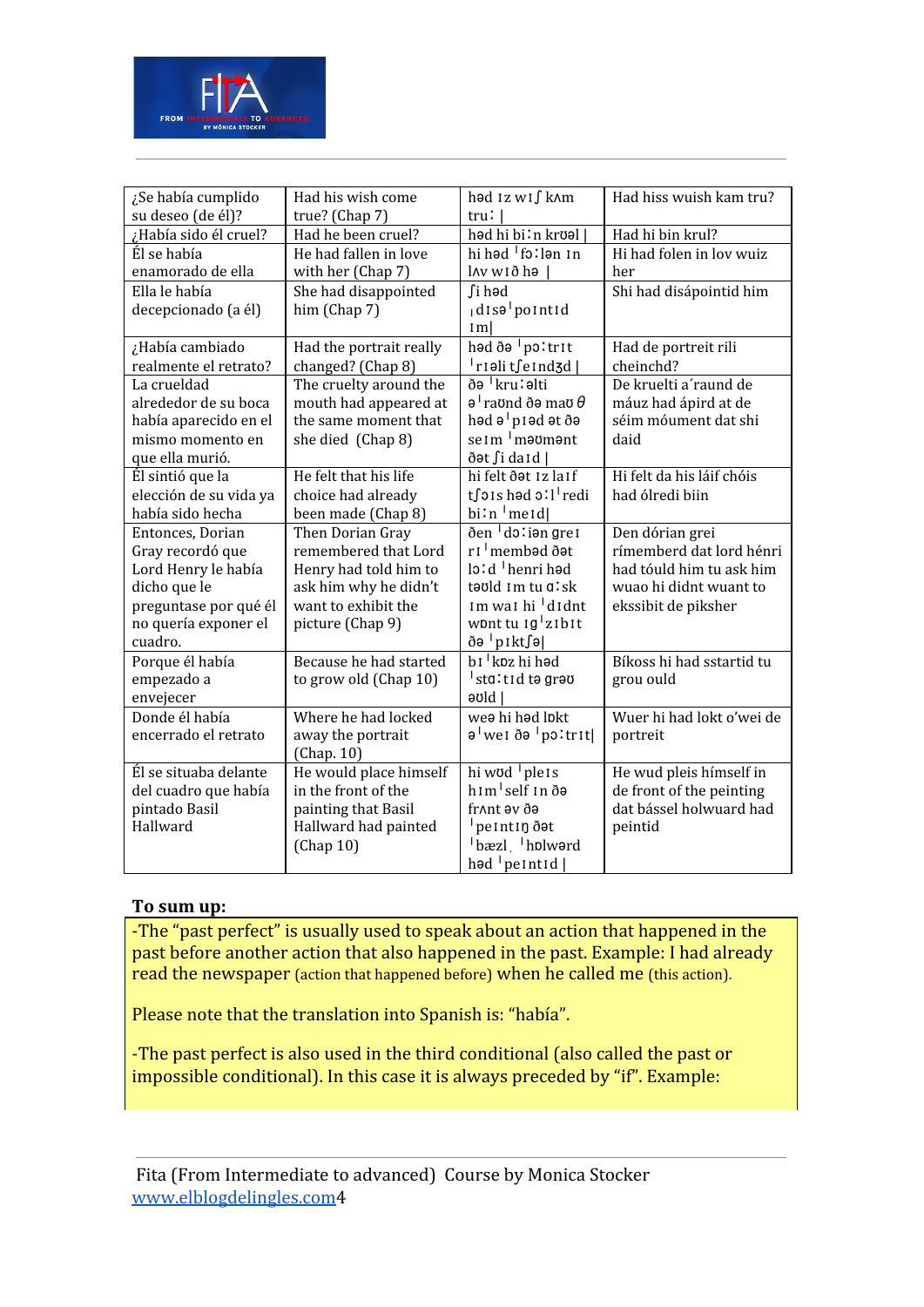

-If I **had known** I would have called you. *Si lo hubiera sabido te habría llamado.*

Notice that the translation in this case is "Hubiera/Hubiese". We'll talk about this type of conditional in lesson 17.

- As the past perfect is a relatively easy tense to learn and reproduce, use it to practise the past participles.

# **Homework**

Continue looking for the past perfect from chapters 11 to 19.

Try to ask and answer questions aloud using the sentences that you find in the past perfect, for example:

- She had disappointed him.
- Had she disappointed him?
- Yes, she had.
- No, she hadn't.

### **Translate the following sentences.**

The answers are found at the end. Once you have corrected any mistakes, say the sentences aloud. If you have doubts on how to pronounce these sentences, please, use Google translator or similar software.

- 1. ¿Habían ellos ya visto la película?
- 2. No sé si ellos habían venido antes a este tipo de eventos
- 3. Nosotros habíamos alquilado una barca para (poder) ir al río
- 4. Ella había hecho la compra cuando yo llegué
- 5. Él no le había perdonado su error (de ella)
- 6. Ellos me habían dado ya las entradas
- 7. Yo no había dicho eso
- 8. ¿De verdad habías conseguido entrar antes que nosotros?
- 9. Ellos se habían comido todo cuando yo les llamé
- 10. ¿Quién había visto esto antes?